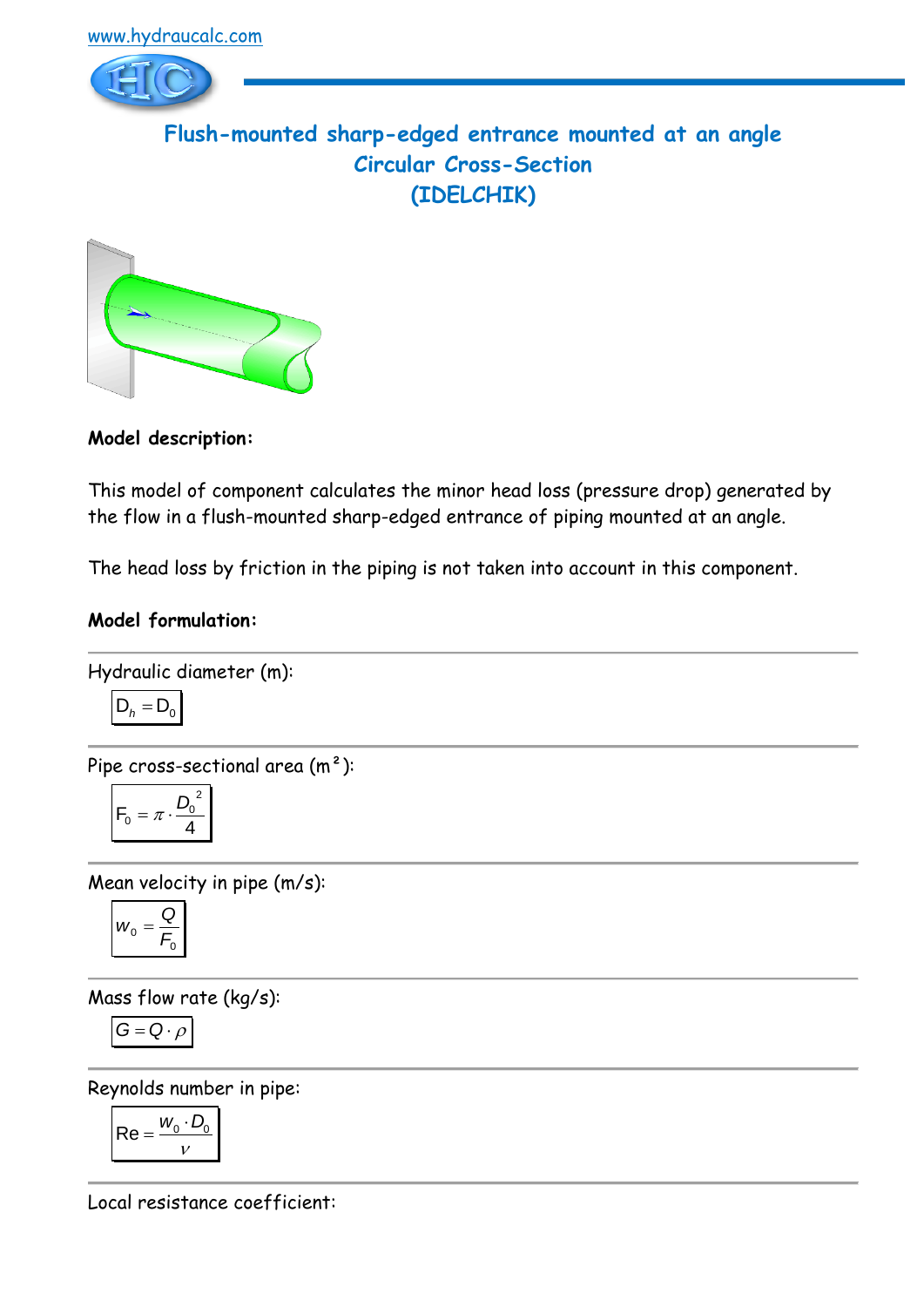

Total pressure loss coefficient (based on mean velocity in pipe):

$$
\zeta = \zeta_{loc}
$$

Total pressure loss (Pa):

$$
\Delta P = \zeta \cdot \frac{\rho \cdot w_0^2}{2}
$$

Total head loss of fluid (m):

$$
\Delta H = \zeta \cdot \frac{w_0^2}{2 \cdot g}
$$

Hydraulic power loss (W):

 $Wh = \Delta P \cdot Q$ 

# **Symbols, Definitions, SI Units:**

- D<sup>h</sup> Hydraulic diameter (m)
- D<sup>0</sup> Pipe diameter (m)
- $F_0$  Pipe cross-sectional area  $(m^2)$
- $Q$  Volume flow rate  $(m^3/s)$
- $wo$  Mean velocity in pipe  $(m/s)$
- G Mass flow rate (kg/s)
- Re Reynolds number in pipe ()
- $\delta$  Angle of inclination ( $\degree$ )
- loc Local resistance coefficient ()
- $\zeta$  Total pressure loss coefficient (based on mean velocity in pipe) ()